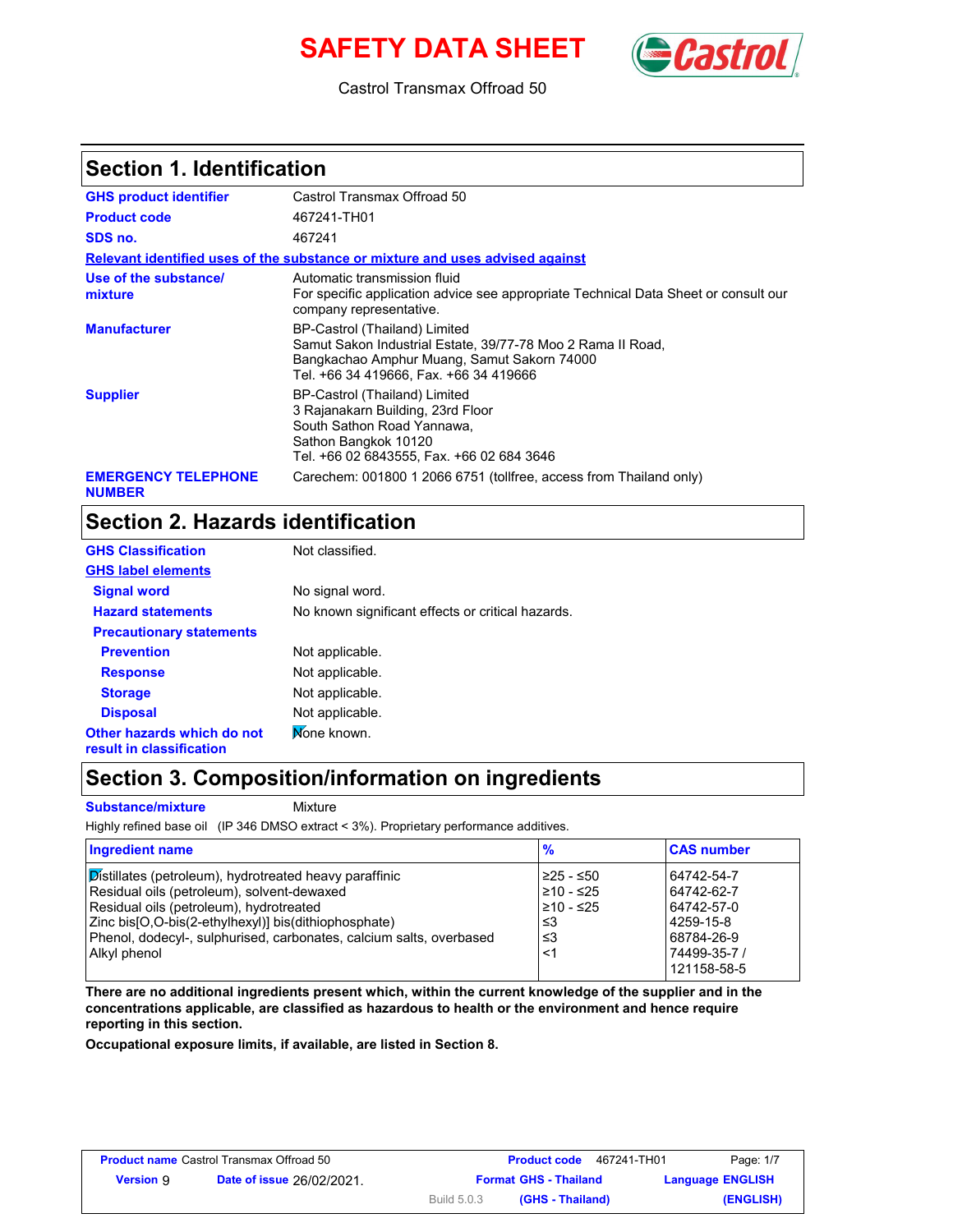## **Section 4. First aid measures**

#### **Description of necessary first aid measures Most important symptoms/effects, acute and delayed** In case of contact, immediately flush eyes with plenty of water for at least 15 minutes. Eyelids should be held away from the eyeball to ensure thorough rinsing. Check for and remove any contact lenses. Get medical attention. **Eye contact Skin contact** Wash skin thoroughly with soap and water or use recognised skin cleanser. Remove contaminated clothing and shoes. Wash clothing before reuse. Clean shoes thoroughly before reuse. Get medical attention if symptoms occur. Do not induce vomiting unless directed to do so by medical personnel. Get medical attention if symptoms occur. **Inhalation** If inhaled, remove to fresh air. Get medical attention if symptoms occur. **Ingestion**

See Section 11 for more detailed information on health effects and symptoms.

| Indication of immediate medical attention and special treatment needed, if necessary |                                                                                    |  |
|--------------------------------------------------------------------------------------|------------------------------------------------------------------------------------|--|
| <b>Specific treatments</b>                                                           | No specific treatment.                                                             |  |
| <b>Notes to physician</b>                                                            | Treatment should in general be symptomatic and directed to relieving any effects.  |  |
| <b>Protection of first-aiders</b>                                                    | No action shall be taken involving any personal risk or without suitable training. |  |

## **Section 5. Firefighting measures**

| <b>Extinguishing media</b>                               |                                                                                                                                                                                                   |
|----------------------------------------------------------|---------------------------------------------------------------------------------------------------------------------------------------------------------------------------------------------------|
| <b>Suitable extinguishing</b><br>media                   | In case of fire, use foam, dry chemical or carbon dioxide extinguisher or spray.                                                                                                                  |
| Unsuitable extinguishing<br>media                        | Do not use water jet.                                                                                                                                                                             |
| <b>Specific hazards arising</b><br>from the chemical     | In a fire or if heated, a pressure increase will occur and the container may burst.                                                                                                               |
| <b>Hazardous thermal</b><br>decomposition products       | Combustion products may include the following:<br>phosphorus oxides                                                                                                                               |
|                                                          | carbon oxides $(CO, CO2)$ (carbon monoxide, carbon dioxide)<br>sulphur oxides $(SO, SO2, etc.)$                                                                                                   |
| <b>Special protective actions</b><br>for fire-fighters   | No action shall be taken involving any personal risk or without suitable training.<br>Promptly isolate the scene by removing all persons from the vicinity of the incident if<br>there is a fire. |
| <b>Special protective</b><br>equipment for fire-fighters | Fire-fighters should wear positive pressure self-contained breathing apparatus<br>(SCBA) and full turnout gear.                                                                                   |

## **Section 6. Accidental release measures**

**Personal precautions, protective equipment and emergency procedures**

| For non-emergency<br>personnel                  |                                                      | No action shall be taken involving any personal risk or without suitable training.<br>Evacuate surrounding areas. Keep unnecessary and unprotected personnel from<br>entering. Do not touch or walk through spilt material. Put on appropriate personal<br>protective equipment. Floors may be slippery; use care to avoid falling.                         |                         |  |
|-------------------------------------------------|------------------------------------------------------|-------------------------------------------------------------------------------------------------------------------------------------------------------------------------------------------------------------------------------------------------------------------------------------------------------------------------------------------------------------|-------------------------|--|
| For emergency responders                        | information in "For non-emergency personnel".        | If specialised clothing is required to deal with the spillage, take note of any<br>information in Section 8 on suitable and unsuitable materials. See also the                                                                                                                                                                                              |                         |  |
| <b>Environmental precautions</b>                | pollution (sewers, waterways, soil or air).          | Avoid dispersal of spilt material and runoff and contact with soil, waterways, drains<br>and sewers. Inform the relevant authorities if the product has caused environmental                                                                                                                                                                                |                         |  |
|                                                 | Methods and material for containment and cleaning up |                                                                                                                                                                                                                                                                                                                                                             |                         |  |
| <b>Small spill</b>                              | licensed waste disposal contractor.                  | Stop leak if without risk. Move containers from spill area. Absorb with an inert<br>material and place in an appropriate waste disposal container. Dispose of via a                                                                                                                                                                                         |                         |  |
| Large spill                                     | licensed waste disposal contractor.                  | Stop leak if without risk. Move containers from spill area. Prevent entry into sewers,<br>water courses, basements or confined areas. Contain and collect spillage with non-<br>combustible, absorbent material e.g. sand, earth, vermiculite or diatomaceous earth<br>and place in container for disposal according to local regulations. Dispose of via a |                         |  |
| <b>Product name Castrol Transmax Offroad 50</b> |                                                      | Product code 467241-TH01                                                                                                                                                                                                                                                                                                                                    | Page: 2/7               |  |
| <b>Version 9</b>                                | Date of issue 26/02/2021.                            | <b>Format GHS - Thailand</b>                                                                                                                                                                                                                                                                                                                                | <b>Language ENGLISH</b> |  |

Build 5.0.3

**(GHS - Thailand) (ENGLISH)**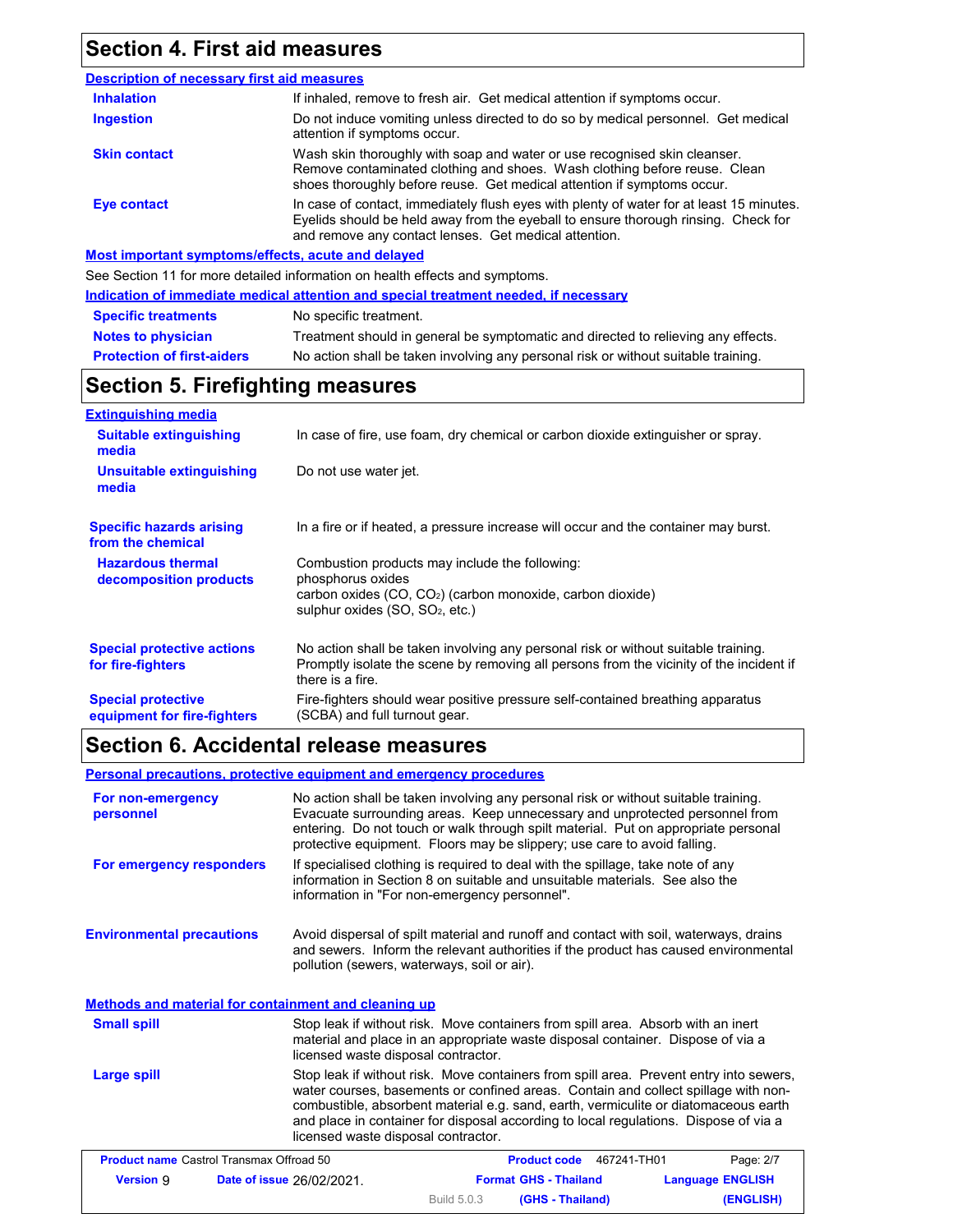## **Section 7. Handling and storage**

#### **Precautions for safe handling**

| <b>Protective measures</b><br><b>Advice on general</b><br>occupational hygiene   | Put on appropriate personal protective equipment (see Section 8).<br>Eating, drinking and smoking should be prohibited in areas where this material is<br>handled, stored and processed. Wash thoroughly after handling. Remove<br>contaminated clothing and protective equipment before entering eating areas. See<br>also Section 8 for additional information on hygiene measures.                                                                                                                                                                                                          |
|----------------------------------------------------------------------------------|------------------------------------------------------------------------------------------------------------------------------------------------------------------------------------------------------------------------------------------------------------------------------------------------------------------------------------------------------------------------------------------------------------------------------------------------------------------------------------------------------------------------------------------------------------------------------------------------|
| <b>Conditions for safe storage,</b><br>including any<br><b>incompatibilities</b> | Store in accordance with local regulations. Store in original container protected from<br>direct sunlight in a dry, cool and well-ventilated area, away from incompatible<br>materials (see Section 10) and food and drink. Keep container tightly closed and<br>sealed until ready for use. Store and use only in equipment/containers designed for<br>use with this product. Containers that have been opened must be carefully resealed<br>and kept upright to prevent leakage. Do not store in unlabelled containers. Use<br>appropriate containment to avoid environmental contamination. |
| <b>Not suitable</b>                                                              | Prolonged exposure to elevated temperature                                                                                                                                                                                                                                                                                                                                                                                                                                                                                                                                                     |

## **Section 8. Exposure controls/personal protection**

#### **Control parameters**

**Occupational exposure limits**

| Ingredient name                                        | <b>Exposure limits</b>                                                                                                     |
|--------------------------------------------------------|----------------------------------------------------------------------------------------------------------------------------|
| Distillates (petroleum), hydrotreated heavy paraffinic | <b>ACGIH TLV (United States).</b><br>TWA: 5 mg/m <sup>3</sup> 8 hours. Issued/Revised:<br>11/2009 Form: Inhalable fraction |
| Residual oils (petroleum), solvent-dewaxed             | <b>ACGIH TLV (United States).</b><br>TWA: 5 mg/m <sup>3</sup> 8 hours. Issued/Revised:<br>11/2009 Form: Inhalable fraction |
| Residual oils (petroleum), hydrotreated                | <b>ACGIH TLV (United States).</b><br>TWA: 5 mg/m <sup>3</sup> 8 hours. Issued/Revised:<br>11/2009 Form: Inhalable fraction |

| <b>Appropriate engineering</b><br><b>controls</b> | All activities involving chemicals should be assessed for their risks to health, to<br>ensure exposures are adequately controlled. Personal protective equipment should<br>only be considered after other forms of control measures (e.g. engineering controls)<br>have been suitably evaluated. Personal protective equipment should conform to<br>appropriate standards, be suitable for use, be kept in good condition and properly<br>maintained.<br>Your supplier of personal protective equipment should be consulted for advice on<br>selection and appropriate standards. For further information contact your national<br>organisation for standards.<br>Provide exhaust ventilation or other engineering controls to keep the relevant<br>airborne concentrations below their respective occupational exposure limits.<br>The final choice of protective equipment will depend upon a risk assessment. It is<br>important to ensure that all items of personal protective equipment are compatible. |
|---------------------------------------------------|---------------------------------------------------------------------------------------------------------------------------------------------------------------------------------------------------------------------------------------------------------------------------------------------------------------------------------------------------------------------------------------------------------------------------------------------------------------------------------------------------------------------------------------------------------------------------------------------------------------------------------------------------------------------------------------------------------------------------------------------------------------------------------------------------------------------------------------------------------------------------------------------------------------------------------------------------------------------------------------------------------------|
| <b>Environmental exposure</b><br>controls         | Emissions from ventilation or work process equipment should be checked to ensure<br>they comply with the requirements of environmental protection legislation. In some<br>cases, fume scrubbers, filters or engineering modifications to the process equipment<br>will be necessary to reduce emissions to acceptable levels.                                                                                                                                                                                                                                                                                                                                                                                                                                                                                                                                                                                                                                                                                 |
| <b>Eye protection</b>                             | Safety glasses with side shields.                                                                                                                                                                                                                                                                                                                                                                                                                                                                                                                                                                                                                                                                                                                                                                                                                                                                                                                                                                             |
| <b>Skin protection</b>                            |                                                                                                                                                                                                                                                                                                                                                                                                                                                                                                                                                                                                                                                                                                                                                                                                                                                                                                                                                                                                               |
| <b>Hand protection</b>                            | Wear protective gloves if prolonged or repeated contact is likely. Wear chemical<br>resistant gloves. Recommended: Nitrile gloves. The correct choice of protective<br>gloves depends upon the chemicals being handled, the conditions of work and use,<br>and the condition of the gloves (even the best chemically resistant glove will break<br>down after repeated chemical exposures). Most gloves provide only a short time of<br>protection before they must be discarded and replaced. Because specific work<br>environments and material handling practices vary, safety procedures should be<br>developed for each intended application. Gloves should therefore be chosen in<br>consultation with the supplier/manufacturer and with a full assessment of the<br>working conditions.                                                                                                                                                                                                               |
| <b>Product name Castrol Transmax Offroad 50</b>   | 467241-TH01<br>Page: 3/7<br><b>Product code</b>                                                                                                                                                                                                                                                                                                                                                                                                                                                                                                                                                                                                                                                                                                                                                                                                                                                                                                                                                               |

|                  | <b>Product name Castrol Transmax Offroad 50</b> |                    | 467241-TH01<br><b>Product code</b> | Page: 3/7               |
|------------------|-------------------------------------------------|--------------------|------------------------------------|-------------------------|
| <b>Version 9</b> | <b>Date of issue 26/02/2021.</b>                |                    | <b>Format GHS - Thailand</b>       | <b>Language ENGLISH</b> |
|                  |                                                 | <b>Build 5.0.3</b> | (GHS - Thailand)                   | (ENGLISH)               |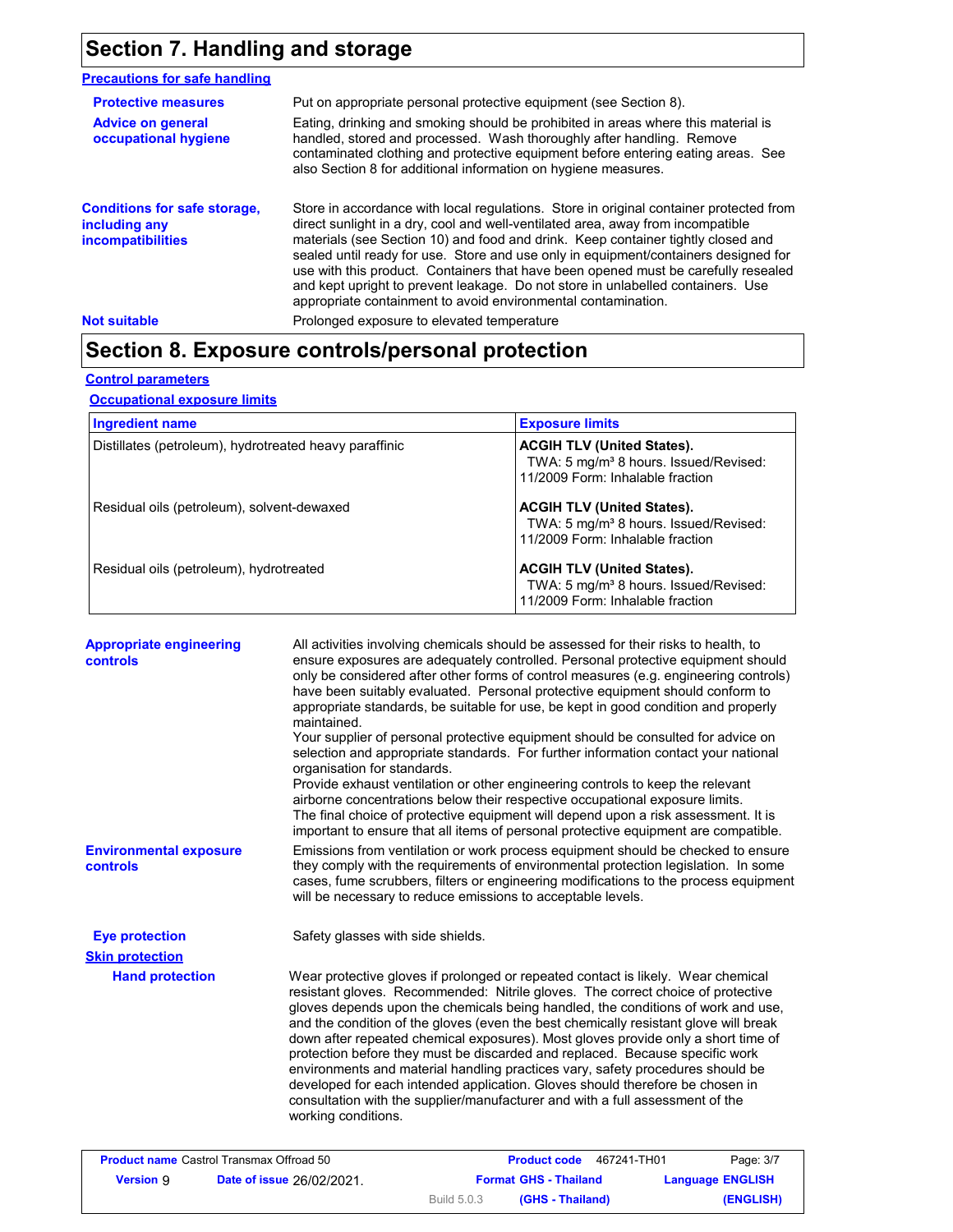# **Section 8. Exposure controls/personal protection**

| <b>Skin protection</b>        | Use of protective clothing is good industrial practice.                                                                                                                                                                                                                                                                                                                                                                                                                                                                                                                                                                    |
|-------------------------------|----------------------------------------------------------------------------------------------------------------------------------------------------------------------------------------------------------------------------------------------------------------------------------------------------------------------------------------------------------------------------------------------------------------------------------------------------------------------------------------------------------------------------------------------------------------------------------------------------------------------------|
|                               | Personal protective equipment for the body should be selected based on the task<br>being performed and the risks involved and should be approved by a specialist<br>before handling this product.<br>Cotton or polyester/cotton overalls will only provide protection against light<br>superficial contamination that will not soak through to the skin. Overalls should be<br>laundered on a regular basis. When the risk of skin exposure is high (e.g. when<br>cleaning up spillages or if there is a risk of splashing) then chemical resistant aprons<br>and/or impervious chemical suits and boots will be required. |
| <b>Respiratory protection</b> | In case of insufficient ventilation, wear suitable respiratory equipment.<br>The correct choice of respiratory protection depends upon the chemicals being<br>handled, the conditions of work and use, and the condition of the respiratory<br>equipment. Safety procedures should be developed for each intended application.<br>Respiratory protection equipment should therefore be chosen in consultation with<br>the supplier/manufacturer and with a full assessment of the working conditions.                                                                                                                      |

## **Section 9. Physical and chemical properties**

| <b>Appearance</b>                                 |                                                                                                                                         |
|---------------------------------------------------|-----------------------------------------------------------------------------------------------------------------------------------------|
| <b>Physical state</b>                             | Liquid.                                                                                                                                 |
| <b>Colour</b>                                     | Amber.                                                                                                                                  |
| <b>Odour</b>                                      | Not available.                                                                                                                          |
| <b>Odour threshold</b>                            | Not available.                                                                                                                          |
| рH                                                | Not applicable.                                                                                                                         |
| <b>Melting point</b>                              | Not available.                                                                                                                          |
| <b>Boiling point</b>                              | Not available.                                                                                                                          |
| <b>Drop Point</b>                                 | Not available.                                                                                                                          |
| <b>Flash point</b>                                | Open cup: >220°C (>428°F) [Cleveland.]                                                                                                  |
| <b>Evaporation rate</b>                           | Not available.                                                                                                                          |
| <b>Flammability (solid, gas)</b>                  | Not applicable. Based on - Physical state                                                                                               |
| Lower and upper explosive<br>(flammable) limits   | Not available.                                                                                                                          |
| <b>Vapour pressure</b>                            | Not available.                                                                                                                          |
| <b>Vapour density</b>                             | Not available.                                                                                                                          |
| <b>Relative density</b>                           | Not available.                                                                                                                          |
| <b>Density</b>                                    | <1000 kg/m <sup>3</sup> (<1 g/cm <sup>3</sup> ) at 15 <sup>°</sup> C                                                                    |
| <b>Solubility</b>                                 | insoluble in water.                                                                                                                     |
| <b>Partition coefficient: n-</b><br>octanol/water | Not available.                                                                                                                          |
| <b>Auto-ignition temperature</b>                  | Not available.                                                                                                                          |
| <b>Decomposition temperature</b>                  | Not available.                                                                                                                          |
| <b>Viscositv</b>                                  | Kinematic: 213 mm <sup>2</sup> /s (213 cSt) at 40 <sup>°</sup> C<br>Kinematic: 17.5 to 19 mm <sup>2</sup> /s (17.5 to 19 cSt) at 100 °C |

## **Section 10. Stability and reactivity**

| <b>Reactivity</b>                                   | No specific test data available for this product. Refer to Conditions to avoid and<br>Incompatible materials for additional information.                                |
|-----------------------------------------------------|-------------------------------------------------------------------------------------------------------------------------------------------------------------------------|
| <b>Chemical stability</b>                           | The product is stable.                                                                                                                                                  |
| <b>Possibility of hazardous</b><br><b>reactions</b> | Under normal conditions of storage and use, hazardous reactions will not occur.<br>Under normal conditions of storage and use, hazardous polymerisation will not occur. |
| <b>Conditions to avoid</b>                          | Avoid all possible sources of ignition (spark or flame).                                                                                                                |
| Incompatible materials                              | Reactive or incompatible with the following materials: oxidising materials.                                                                                             |
| <b>Hazardous decomposition</b><br>products          | Under normal conditions of storage and use, hazardous decomposition products<br>should not be produced.                                                                 |

|                  | <b>Product name Castrol Transmax Offroad 50</b> |                    | 467241-TH01<br><b>Product code</b> | Page: 4/7               |
|------------------|-------------------------------------------------|--------------------|------------------------------------|-------------------------|
| <b>Version</b> 9 | <b>Date of issue 26/02/2021.</b>                |                    | <b>Format GHS - Thailand</b>       | <b>Language ENGLISH</b> |
|                  |                                                 | <b>Build 5.0.3</b> | (GHS - Thailand)                   | (ENGLISH)               |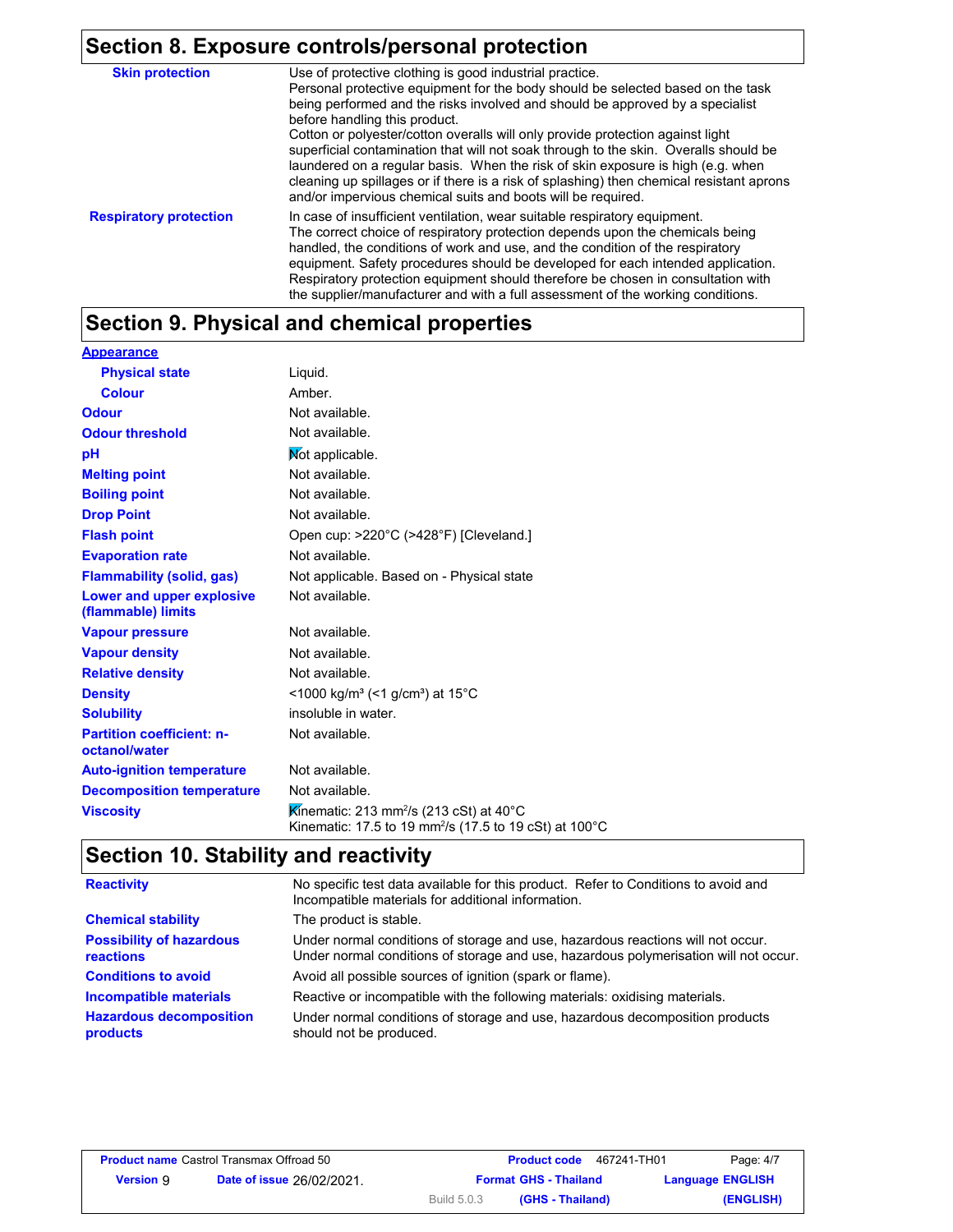## **Section 11. Toxicological information**

#### **Information on toxicological effects Numerical measures of toxicity**

#### **Acute toxicity estimates**

| Route | <b>ATE</b> value |
|-------|------------------|
| Øral  | 195682.46 mg/kg  |

| <b>Information on likely routes</b><br>of exposure | Routes of entry anticipated: Dermal, Inhalation.                                                                            |
|----------------------------------------------------|-----------------------------------------------------------------------------------------------------------------------------|
| <b>Potential acute health effects</b>              |                                                                                                                             |
| <b>Eye contact</b>                                 | No known significant effects or critical hazards.                                                                           |
| <b>Inhalation</b>                                  | Vapour inhalation under ambient conditions is not normally a problem due to low<br>vapour pressure.                         |
| <b>Skin contact</b>                                | Defatting to the skin. May cause skin dryness and irritation.                                                               |
| <b>Ingestion</b>                                   | No known significant effects or critical hazards.                                                                           |
|                                                    | <b>Symptoms related to the physical, chemical and toxicological characteristics</b>                                         |
| <b>Eye contact</b>                                 | No specific data.                                                                                                           |
| <b>Inhalation</b>                                  | May be harmful by inhalation if exposure to vapour, mists or fumes resulting from<br>thermal decomposition products occurs. |
| <b>Skin contact</b>                                | Adverse symptoms may include the following:<br>irritation<br>dryness<br>cracking                                            |
| <b>Ingestion</b>                                   | No specific data.                                                                                                           |
|                                                    | Delayed and immediate effects as well as chronic effects from short and long-term exposure                                  |
| <b>Eye contact</b>                                 | Potential risk of transient stinging or redness if accidental eye contact occurs.                                           |
| <b>Inhalation</b>                                  | Overexposure to the inhalation of airborne droplets or aerosols may cause irritation<br>of the respiratory tract.           |
| <b>Skin contact</b>                                | Prolonged or repeated contact can defat the skin and lead to irritation, cracking and/<br>or dermatitis.                    |
| <b>Ingestion</b>                                   | Ingestion of large quantities may cause nausea and diarrhoea.                                                               |
| <b>Potential chronic health effects</b>            |                                                                                                                             |
| <b>General</b>                                     | No known significant effects or critical hazards.                                                                           |
| <b>Carcinogenicity</b>                             | No known significant effects or critical hazards.                                                                           |
| <b>Mutagenicity</b>                                | No known significant effects or critical hazards.                                                                           |
| <b>Teratogenicity</b>                              | No known significant effects or critical hazards.                                                                           |
| <b>Developmental effects</b>                       | No known significant effects or critical hazards.                                                                           |
| <b>Fertility effects</b>                           | No known significant effects or critical hazards.                                                                           |

## **Section 12. Ecological information**

| <b>Environmental effects</b>         | No known significant effects or critical hazards.                                                                         |
|--------------------------------------|---------------------------------------------------------------------------------------------------------------------------|
| <b>Persistence and degradability</b> |                                                                                                                           |
| Expected to be biodegradable.        |                                                                                                                           |
| <b>Bioaccumulative potential</b>     |                                                                                                                           |
|                                      | This product is not expected to bioaccumulate through food chains in the environment.                                     |
| <b>Mobility</b>                      | Spillages may penetrate the soil causing ground water contamination.                                                      |
| <b>Other adverse effects</b>         | No known significant effects or critical hazards.                                                                         |
| <b>Other ecological information</b>  | Spills may form a film on water surfaces causing physical damage to organisms.<br>Oxygen transfer could also be impaired. |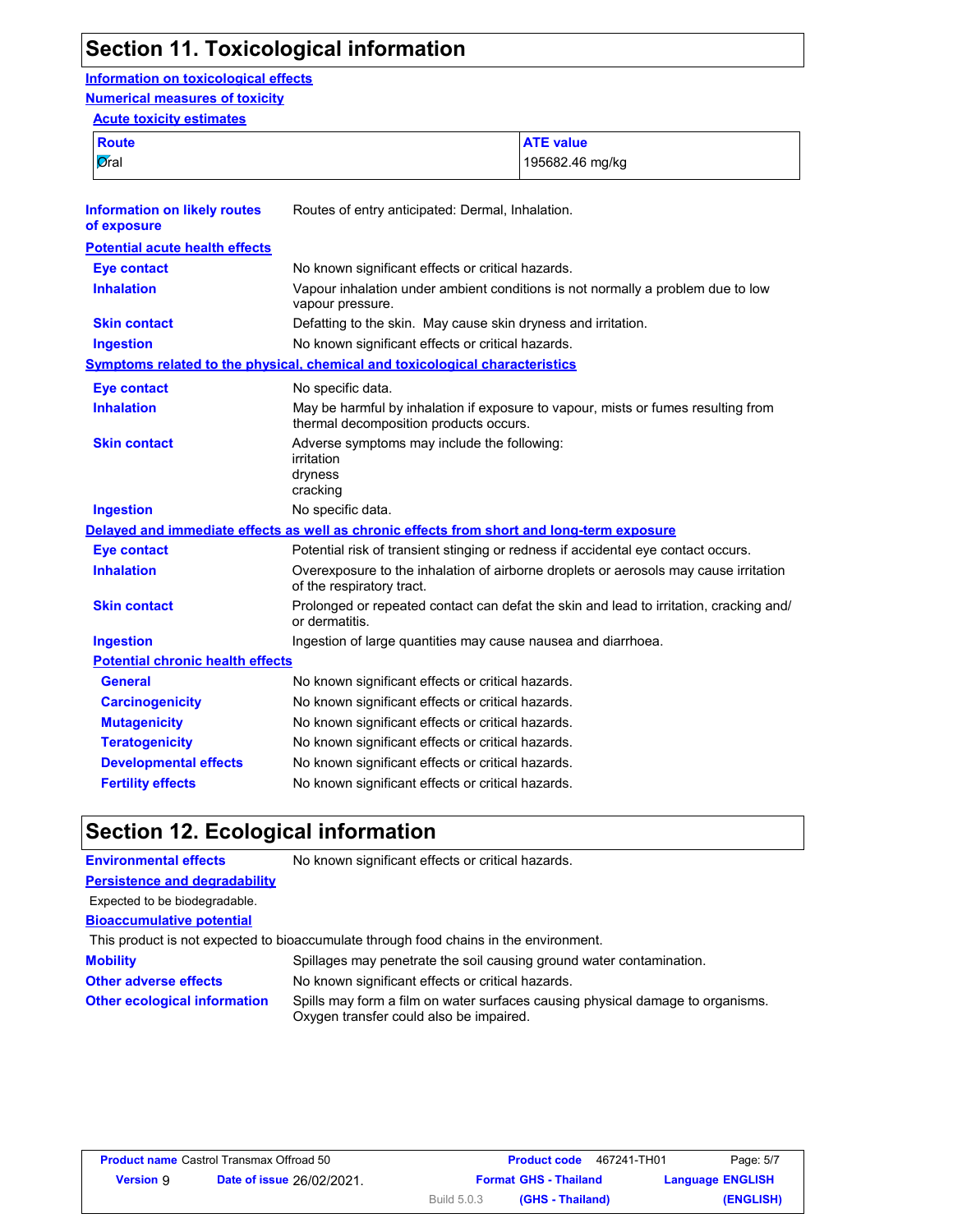## **Section 13. Disposal considerations**

**Disposal methods** The generation of waste should be avoided or minimised wherever possible. Significant quantities of waste product residues should not be disposed of via the foul sewer but processed in a suitable effluent treatment plant. Dispose of surplus and non-recyclable products via a licensed waste disposal contractor. Disposal of this product, solutions and any by-products should at all times comply with the requirements of environmental protection and waste disposal legislation and any regional local authority requirements. Waste packaging should be recycled. Incineration or landfill should only be considered when recycling is not feasible. This material and its container must be disposed of in a safe way. Empty containers or liners may retain some product residues. Avoid dispersal of spilt material and runoff and contact with soil, waterways, drains and sewers.

## **Section 14. Transport information**

|                                      | <b>IMDG</b>              | <b>IATA</b>     |
|--------------------------------------|--------------------------|-----------------|
| <b>UN number</b>                     | Not regulated.           | Not regulated.  |
| <b>UN proper</b><br>shipping name    | $\overline{\phantom{a}}$ | ٠               |
| <b>Transport hazard</b><br>class(es) | $\overline{\phantom{a}}$ | ٠               |
| <b>Packing group</b>                 | $\overline{\phantom{a}}$ | $\qquad \qquad$ |
| <b>Environmental</b><br>hazards      | No.                      | No.             |
| <b>Additional</b><br>information     | -                        | ٠               |

**Special precautions for user** Not available.

**Transport in bulk according**  Not available. **to IMO instruments**

## **Section 15. Regulatory information**

| <b>Regulation according to other foreign laws</b>               |                                                                                                          |
|-----------------------------------------------------------------|----------------------------------------------------------------------------------------------------------|
| <b>Australia inventory (AICS)</b>                               | All components are listed or exempted.                                                                   |
| <b>Canada inventory status</b>                                  | All components are listed or exempted.                                                                   |
| <b>China inventory (IECSC)</b>                                  | At least one component is not listed.                                                                    |
| <b>REACH Status</b>                                             | For the REACH status of this product please consult your company contact, as<br>identified in Section 1. |
| <b>Japan inventory (ENCS)</b>                                   | All components are listed or exempted.                                                                   |
| <b>Korea inventory (KECI)</b>                                   | All components are listed or exempted.                                                                   |
| <b>Philippines inventory</b><br>(PICCS)                         | All components are listed or exempted.                                                                   |
| <b>United States inventory</b><br>(TSCA 8b)                     | All components are active or exempted.                                                                   |
| <b>Taiwan Chemical</b><br><b>Substances Inventory</b><br>(TCSI) | All components are listed or exempted.                                                                   |
| <b>Harmful Chemicals List</b>                                   | Not listed                                                                                               |

|                  | <b>Product name Castrol Transmax Offroad 50</b> |             | <b>Product code</b>          | 467241-TH01             | Page: 6/7 |
|------------------|-------------------------------------------------|-------------|------------------------------|-------------------------|-----------|
| <b>Version 9</b> | <b>Date of issue 26/02/2021.</b>                |             | <b>Format GHS - Thailand</b> | <b>Language ENGLISH</b> |           |
|                  |                                                 | Build 5.0.3 | (GHS - Thailand)             |                         | (ENGLISH) |